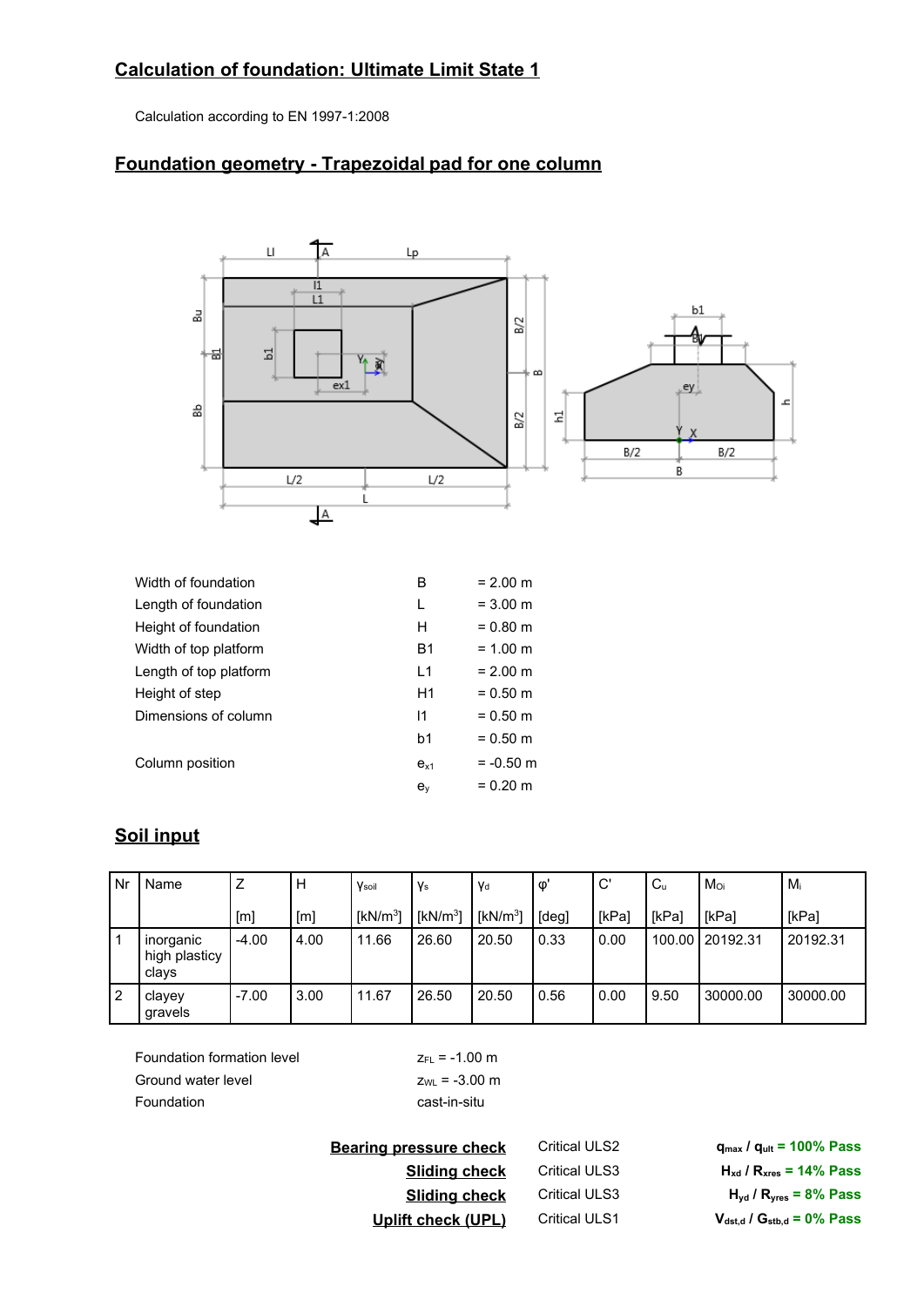## **Dimensions after optimization**

| Width of foundation               | $B = 5.80$ m  |
|-----------------------------------|---------------|
| Length of foundation              | $L = 6.80$ m  |
| Height of foundation              | $H = 1.50$ m  |
| Width of top foundation           | $B1 = 1.00$ m |
| Length of top foundation          | $L1 = 2.00$ m |
| Height of down stepped foundation | $h1 = 0.50$ m |
| Height of top stepped foundation  | $h2 = 1.00$ m |

### **Loads**

Design load combinations:

| Name | Limit state | $V_A$  | $H_{xA}$ | $H_{yA}$ | $M_{xA}$ | $M_{yA}$ | a     |
|------|-------------|--------|----------|----------|----------|----------|-------|
|      |             | [kN]   | [kN]     | [kN]     | [kNm]    | [kNm]    | [kPa] |
| ULS1 | <b>ULS</b>  | 450.00 | 85.00    | 50.00    | 25.00    | 150.00   | 3.00  |
| ULS2 | ULS         | 800.00 | 25.00    | 25.00    | 250.00   | 50.00    | 3.00  |
| ULS3 | ULS         | 500.00 | 100.00   | 55.00    | 30.00    | 10.00    | 5.00  |

## **Bearing pressure check**

**Critical ULS2 qmax / qult <sup>=</sup> 100% Pass**



 $A = B * L = 39.44$  m<sup>2</sup>  $V = V_A + V_B + F = 2274.22$  kN  $e_{Tx}=(V_A * e_{x1} + V_B * e_{x2} + M_{xA} + M_{xB} + (H_{xA} + H_{xB}) * H) / V = -0.14$  m  $e_{Ty}=(V_A * e_y + V_B * e_y + M_{yA} + M_{yB} + (H_{yA} + H_{yB}) * H) / V = 0.20$  m

Base reaction acts within combined middle third of base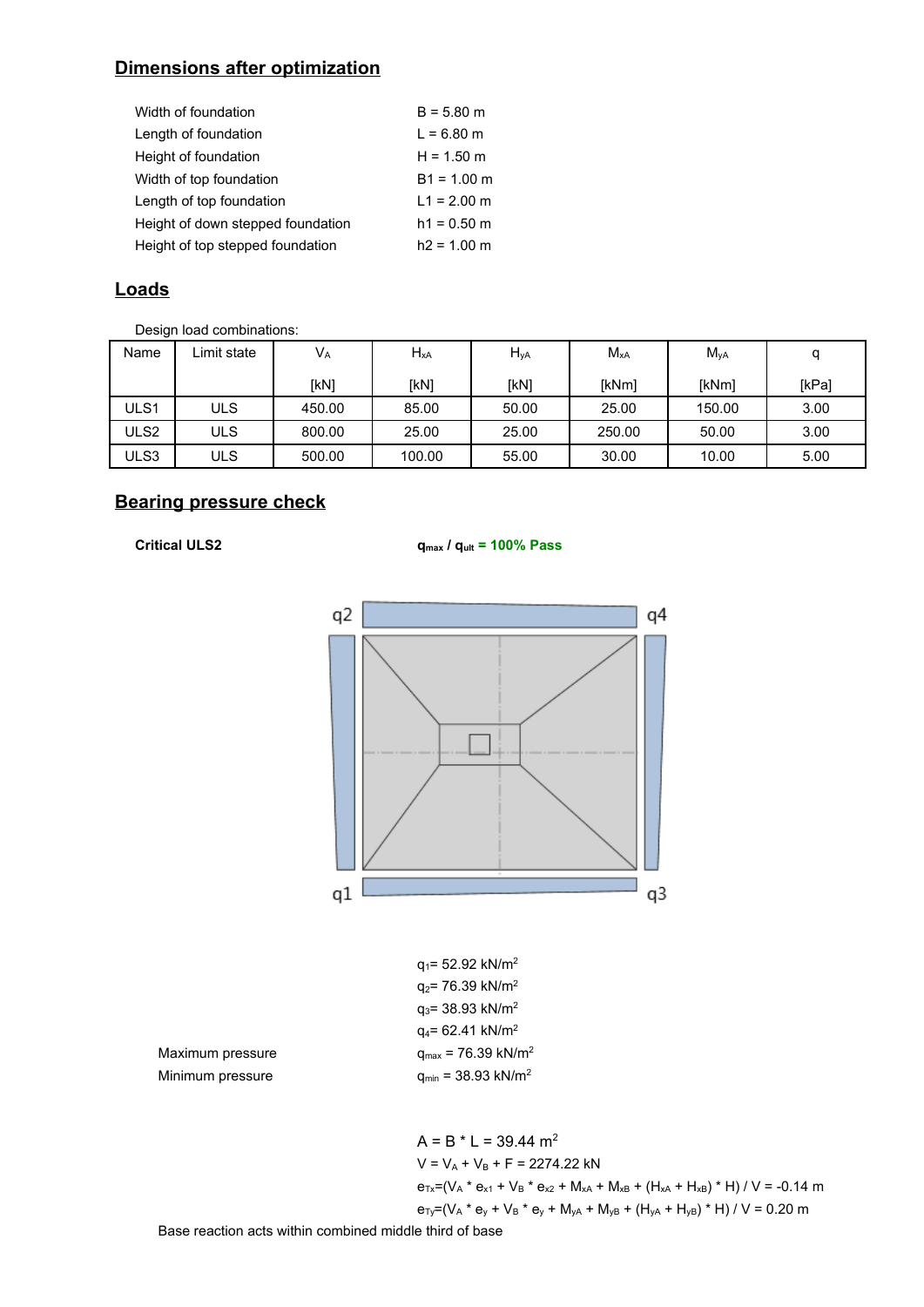|                                                | $abs(e_{\text{tv}})/B < 1/3$                                                      |
|------------------------------------------------|-----------------------------------------------------------------------------------|
|                                                | $abs(e_{Tx}) / L < 1/3$                                                           |
|                                                | $B = B - 2 * 0.10$ m = 5.80 m                                                     |
|                                                | $L = L - 2 * 0.10$ m = 6.80 m                                                     |
|                                                | B' = min(B - 2 * abs( $e_{Tv}$ ), L - 2 * abs( $e_{Tx}$ )) = 6.39 m               |
|                                                | L' = max(B - 2 * abs( $e_{\text{Tv}}$ ), L - 2 * abs( $e_{\text{Tx}}$ )) = 7.38 m |
| <b>Bearing pressure for drained conditions</b> |                                                                                   |
| Soil layer - clayey gravels                    |                                                                                   |
|                                                | $N_q = e^{\pi^*tan(\varphi)*}tan^2(45 + \varphi'/2) = 23.18$                      |
|                                                | $N_c = (N_a - 1) * ctg(\varphi') = 35.49$                                         |
|                                                | $N_v = 2 * (N_q - 1) * tan(\varphi') = 27.72$                                     |
|                                                | $b_{\alpha} = b_{v} = (1 - \alpha * tan(\varphi'))^{2} = 1.00$                    |
|                                                | $b_c = b_q - (1 - b_q) / (N_c * tan(\varphi')) = 1.00$                            |
|                                                | $s_q = 1 + (B'/L')$ * sin( $\varphi$ ) = 1.46                                     |
|                                                | $s_v = 1 - 0.3 * (B'/L') = 0.74$                                                  |
|                                                | $S_c = (S_q * N_q - 1) / (N_q - 1) = 1.48$                                        |
|                                                | $m_B = [2 + (B'/L')] / [1 + (B'/L')] = 1.54$                                      |
|                                                | $m_L = [2 + (L'/B')] / [1 + (L'/B')] = 1.46$                                      |
|                                                | $\theta$ = atan(H <sub>x</sub> / H <sub>y</sub> ) = 0.79                          |
|                                                | $m = m_1$ * $\cos^2\theta + m_B$ * $\sin^2\theta = 1.50$                          |
|                                                | $i_q = [1 - H / (V + A' * c' * ctg(\varphi'))]^{m} = 0.99$                        |
|                                                | $i_c = i_a - (1 - i_a) / (N_c * tan(\phi')) = 0.99$                               |
|                                                |                                                                                   |

q' <sup>=</sup> 20.50 kPa

Allowable bearing pressure  $q_{\sf{uthD}} = c' * Nc * b_c * s_c * i_c + q' * N_q * b_q * s_q * i_q + 0,5 * γ_i' * B' * N_\gamma * s_\gamma$ <br>\* i $_\gamma = 2014.38 \text{ kN/m}^2$ 

#### **Bearing pressure for undrained conditions**

**Soil layer - clayey gravels**

|                            | $b_c = 1 - 2 * \alpha / (\pi + 2) = 1.00$                                          |
|----------------------------|------------------------------------------------------------------------------------|
|                            | $S_c = 1 + 0.2 * (B'/L') = 1.17$                                                   |
|                            | $i_c$ = 1 / 2 *[1 + sqrt(1 - H / (A' * c <sub>u</sub> ))] = 0.98                   |
|                            | q = 20.50 kPa                                                                      |
|                            | $q_{\text{ultUD}} = (\pi + 2)^* c_u * b_c * s_c * i_c + q = 76.65 \text{ kN/m}^2$  |
| Allowable bearing pressure | $q_{ult}$ = min ( $q_{ultD}$ , $q_{ultUD}$ ) / $y_{R,v}$ = 76.65 kN/m <sup>2</sup> |

 $i_y = [1 - H / (V + A' * c' * ctg(φ'))]^{m+1} = 0.99$ 

## **Sliding check**

| <b>Critical ULS3</b>                         | $H_{xd}$ / $R_{xres}$ = 14% Pass                                                                    |
|----------------------------------------------|-----------------------------------------------------------------------------------------------------|
| Total horizontal load                        | $H_{\rm wd}$ = $H_{\rm yA}$ + $H_{\rm yB}$ + $R_{\rm yA}$ = 100.00 kN                               |
| Minimum vertical load                        | $V_{G,min} = [V_{GA} + V_{GB} + A * (q_{Gsur} + q_{swt} + q_{soil})] * v_{FG,pos} = 2059.00 kN$     |
| Bearing pressure for drained conditions      | $R_{dD}$ = $V_{G,min}$ * tan( $\delta_k$ ) / $V_{R,h}$ = 708.97 kN                                  |
| Bearing pressure for undrained<br>conditions | $R_{dUD}$ = A' * $c_{u}$ / $v_{R,h}$ = 4718.70 kN                                                   |
| Total resistance to sliding                  | $R_{xres}$ = min( $R_{dD}$ , $R_{dUD}$ ) + $R_{xp,d}$ + $R_{d,add}$ = 708.97 kN                     |
| <b>Critical ULS3</b>                         | $H_{\text{vd}}/R_{\text{vres}} = 8\%$ Pass                                                          |
| Total horizontal load                        | $H_{yd}$ = $H_{yd}$ + $H_{yB}$ + $R_{ya}$ = 55.00 kN                                                |
| Minimum vertical load                        | $V_{G,min}$ = $[V_{GA} + V_{GB} + A^* (q_{Gsur} + q_{swt} + q_{soil})]$ * $V_{FG,pos}$ = 2059.00 kN |
| Bearing pressure for drained conditions      | $R_{dD}$ = $V_{G,min}$ * tan( $\delta_k$ ) / $V_{R,h}$ = 708.97 kN                                  |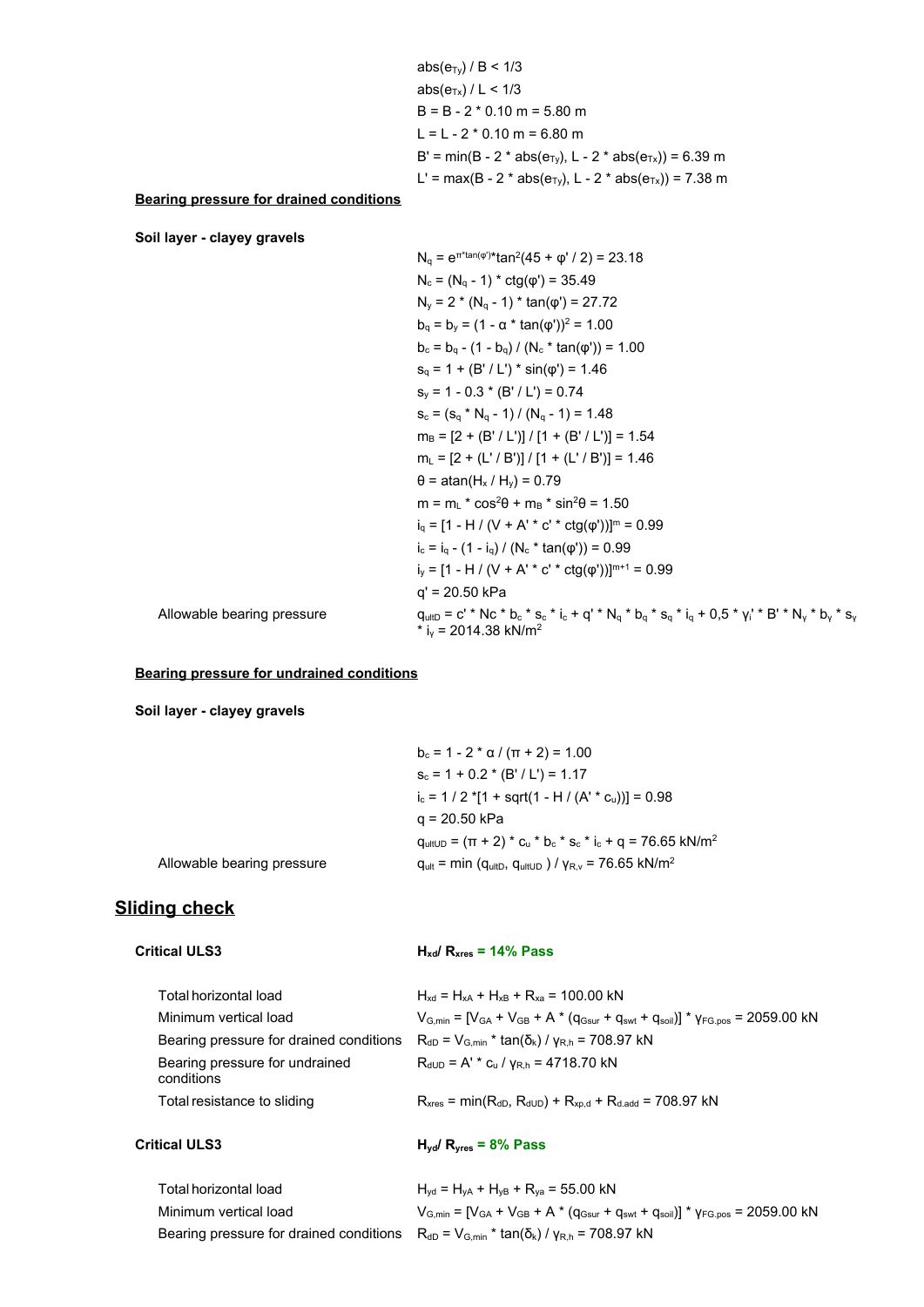| Bearing pressure for undrained<br>conditions | $R_{dUD} = A' * c_u / v_{R,h} = 4718.70$ kN                                                                        |
|----------------------------------------------|--------------------------------------------------------------------------------------------------------------------|
| Total resistance to sliding                  | $R_{\text{yres}}$ = min( $R_{\text{dD}}$ , $R_{\text{dUD}}$ ) + $R_{\text{yp,d}}$ + $R_{\text{d.add}}$ = 708.97 kN |

## **Uplift check (UPL)**

**Critical ULS1 Vdst,d / Gstb,d <sup>=</sup> 0% Pass**

Stabilizing vertical actions  $G_{\text{stb,d}} = V_{G,\text{min}} * v_{\text{Gstb}} = 1476.63 \text{ kN}$ Destabilizing permanent and variable vetical actions  $V_{dst,d}$  = max(-V + γ<sub>w</sub> \* min(h<sub>FL</sub> - h<sub>WL</sub>, 0) \* A; γ<sub>w</sub> \* max(h<sub>FL</sub> - h<sub>WL</sub>, 0) \* A) = 0.00 kN

#### **Calculation of foundation: Reinforcement 1**

Calculation according to EN 1997-1:2008

## **Foundation geometry - Trapezoidal pad for one column**



| Height of foundation   | н              | $= 0.80$ m  |
|------------------------|----------------|-------------|
| Width of top platform  | B <sub>1</sub> | $= 1.00$ m  |
| Length of top platform | l 1            | $= 2.00$ m  |
| Height of step         | H1             | $= 0.50$ m  |
| Dimensions of column   | 11             | $= 0.50$ m  |
|                        | b1             | $= 0.50$ m  |
| Column position        | $e_{x1}$       | $= -0.50$ m |
|                        | $e_v$          | $= 0.20$ m  |

## **Soil input**

| l Nr | Name |     |    | Ysoil        | ' Vs         | ' Va         | O       | $\sim$<br>. . | ⌒<br>◡ | Moi   | Mi    |
|------|------|-----|----|--------------|--------------|--------------|---------|---------------|--------|-------|-------|
|      |      | [m] | ſm | [ $kN/m^3$ ] | [ $kN/m^3$ ] | [ $kN/m^3$ ] | I [deg] | [kPa]         | [kPa]  | [kPa] | [kPa] |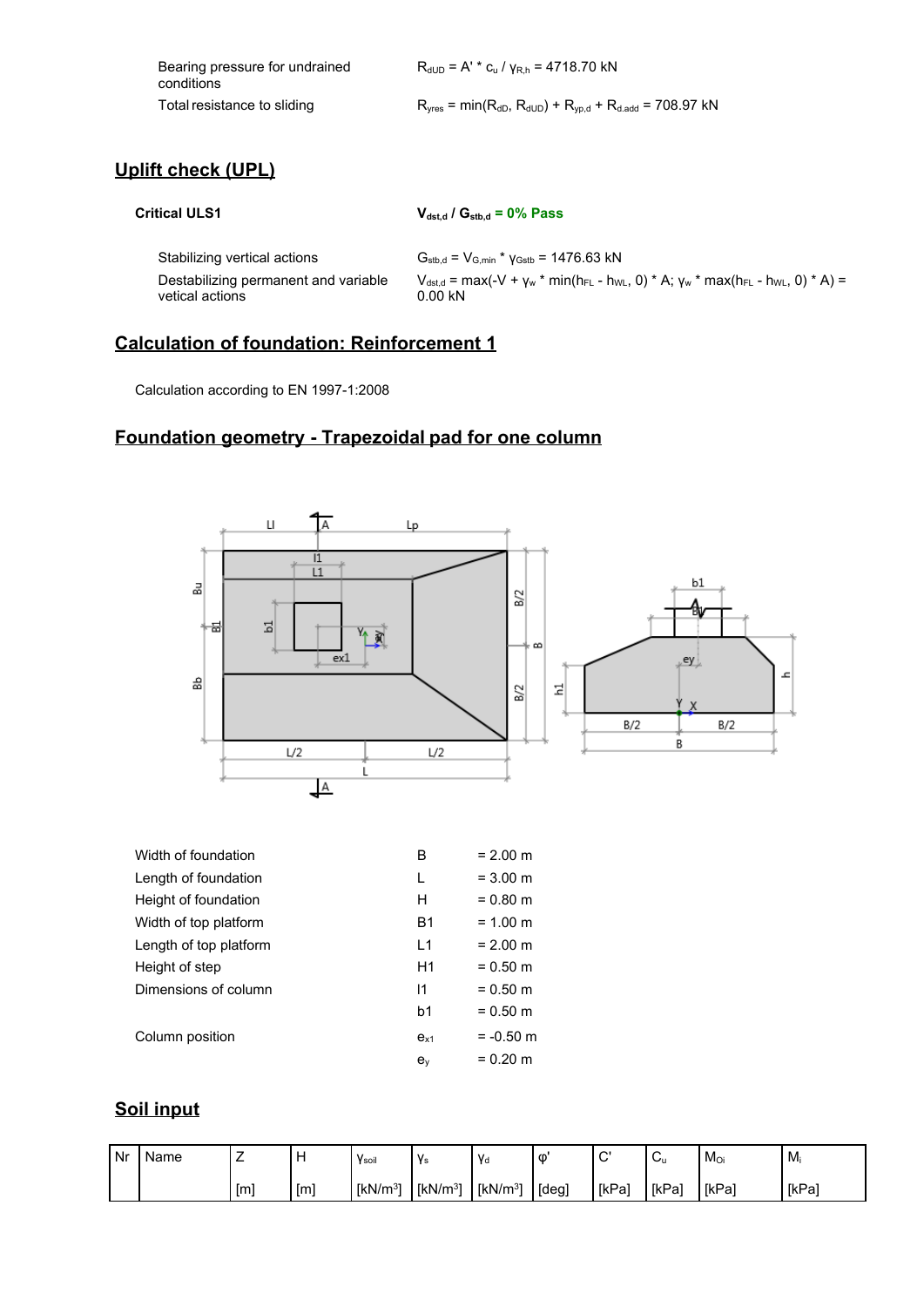|                | <b>Inorganic</b><br>high plasticy<br>clavs | $-4.00$ | 4.00 | 11.66 | 26.60 | 20.50 | 0.33 | 0.00 |      | 100.00 20192.31 | 20192.31 |
|----------------|--------------------------------------------|---------|------|-------|-------|-------|------|------|------|-----------------|----------|
| $\overline{2}$ | clavey<br>gravels                          | $-7.00$ | 3.00 | 11.67 | 26.50 | 20.50 | 0.56 | 0.00 | 9.50 | 30000.00        | 30000.00 |

| Foundation formation level | $Z_{FI} = -1.00$ m |
|----------------------------|--------------------|
| Ground water level         | $z_{W1} = -3.00$ m |
| Foundation                 | cast-in-situ       |

| <b>Bending in direction x - Bottom reinforcement</b> | <b>Critical ULS3</b> | $A_{s, xreq}$ / $A_{s, xprov}$ = 47% Pass                                                        |
|------------------------------------------------------|----------------------|--------------------------------------------------------------------------------------------------|
| <b>Bending in direction y - Bottom reinforcement</b> | <b>Critical ULS3</b> | $A_{s,vreq}$ / $A_{s,vprov}$ = 49% Pass                                                          |
| <b>Punching shear check</b>                          | <b>Critical ULS3</b> | $V_{\rm Ed}$ / $V_{\rm Rd.c}$ = 30% & $V_{\rm Ed'}$ / $V_{\rm Rd.c \, max}$ =<br><b>12% Pass</b> |

# **Dimensions after optimization**

| Width of foundation               | $B = 4.70$ m  |
|-----------------------------------|---------------|
| Length of foundation              | $L = 5.70$ m  |
| Height of foundation              | $H = 1.20$ m  |
| Width of top foundation           | $B1 = 1.00$ m |
| Length of top foundation          | $L1 = 2.00$ m |
| Height of down stepped foundation | $h1 = 0.50$ m |
| Height of top stepped foundation  | $h2 = 0.70$ m |

## **Loads**

Design load combinations:

| Name             | Limit state | $V_A$  | $H_{xA}$ | $H_{yA}$ | $M_{xA}$     | $M_{\text{yA}}$ | a     |
|------------------|-------------|--------|----------|----------|--------------|-----------------|-------|
|                  |             | [kN]   | [kN]     | [kN]     | <b>IkNml</b> | [kNm]           | [kPa] |
| ULS1             | ULS         | 450.00 | 85.00    | 50.00    | 25.00        | 150.00          | 3.00  |
| ULS <sub>2</sub> | ULS         | 800.00 | 25.00    | 25.00    | 250.00       | 50.00           | 3.00  |
| ULS3             | ULS         | 500.00 | 100.00   | 55.00    | 30.00        | 10.00           | 5.00  |

# **Foundation properties**

| $d_{1x}$        | $= 0.053$ m    |
|-----------------|----------------|
| $d_{2x}$        | $= 0.053$ m    |
|                 |                |
| $f_{ck}$        | $= 20.00$ MPa  |
| Yс              | $= 1.50$       |
| $f_{\rm cd}$    | $= 13.33$ MPa  |
|                 |                |
| $f_{yk}$        | $= 400.00$ MPa |
| Ys              | $= 1.15$       |
| $f_{\text{yd}}$ | $= 347.83$ MPa |
|                 |                |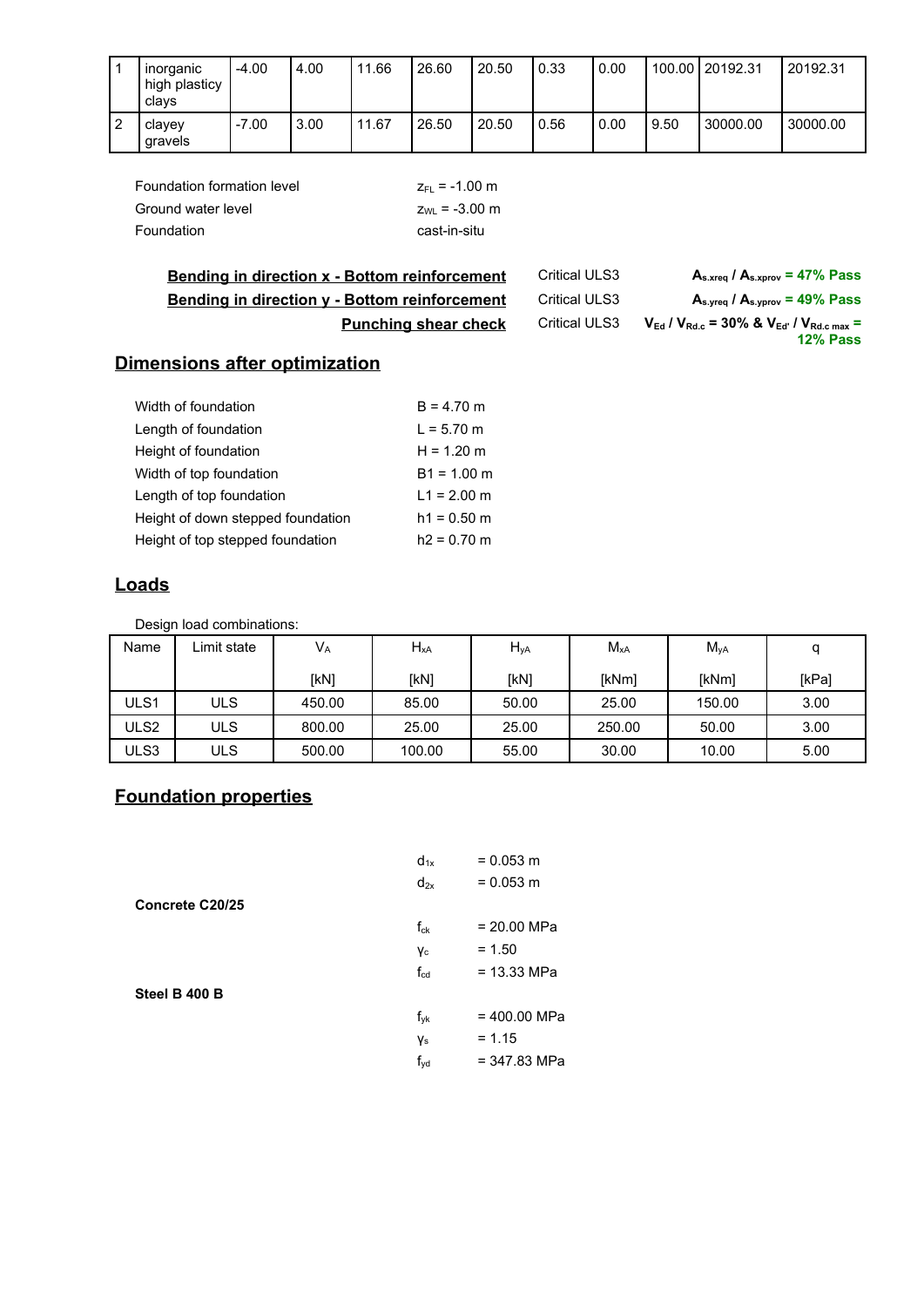

| minimum reinforcement ratio | $\rho_{\text{min}}$ | $= 0.12 \%$ |
|-----------------------------|---------------------|-------------|
| maximum reinforcement ratio | $D_{\text{max}}$    | $= 4.00 \%$ |
| Reinforcement ratio         | O                   | $= 0.00 \%$ |

## **Bending in direction <sup>x</sup> - Bottom reinforcement**

| ULS3                                                | $A_{s,xreq}$ / $A_{s,xprov}$ = 47% Pass |                             |  |
|-----------------------------------------------------|-----------------------------------------|-----------------------------|--|
| Design bending moment in direction x                | $M_{\rm v}$                             | $= 132.88$ kNm              |  |
| Theoretical area of reinforcement in<br>direction x | $A_{s.xrea}$                            | $= 3.76$ cm <sup>2</sup> /m |  |
| Provided area of reinforcement in<br>direction x    | A <sub>s,xorov</sub>                    | $= 8.04$ cm <sup>2</sup> /m |  |

## **Bending in direction y - Bottom reinforcement**

| ULS3                                                | $As.yreg / As.yprov = 49% Pass$ |                             |  |
|-----------------------------------------------------|---------------------------------|-----------------------------|--|
| Design bending moment in direction y                | $M_{x}$                         | $= 52.73$ kNm               |  |
| Theoretical area of reinforcement in<br>direction y | $A_{s.vrea}$                    | $= 3.91$ cm <sup>2</sup> /m |  |
| Provided area of reinforcement in<br>direction y    | A <sub>s.yprov</sub>            | $= 8.04$ cm <sup>2</sup> /m |  |

## **Punching shear check**

| ULS <sub>3</sub>  | $V_{\text{Ed}}$   $V_{\text{Rdc}}$ = 30% & $V_{\text{Ed}}$   $V_{\text{Rdc}}$ max = 12% Pass |
|-------------------|----------------------------------------------------------------------------------------------|
|                   | $\beta = 1.38$                                                                               |
|                   | $u_1 = min(4 \times \pi \times d + 2 \times l_1 + 2 \times b_1, 2 \times (B + L)) = 12.05$ m |
|                   | $u_0 = 2 * l_1 + 2 * b_1 = 2.00$ m                                                           |
| Net applied force | $V_{\text{Ed}} = \beta * V_{\text{Edred}} / (u_1 * d) = 71.55 \text{ kN}$                    |
|                   | $V_{\text{Ed}} = \beta * V_{\text{Edred}} / (u_0 * d) = 431.18 \text{ kN}$                   |
|                   | $C_{\text{Rd.c}} = 0.18 / v_c = 0.12$                                                        |
|                   | $k = min(1 + sqrt(200 / d), 2) = 1.50$                                                       |
|                   | $\rho_L$ = min(sqrt( $\rho_x * \rho_y$ ), 2) = 0.07 %                                        |

 $V_{\text{min}}$  = 0.035 \* k<sup>3/2</sup> \* f<sub>ck</sub><sup>1/2</sup> = 234.79 kN